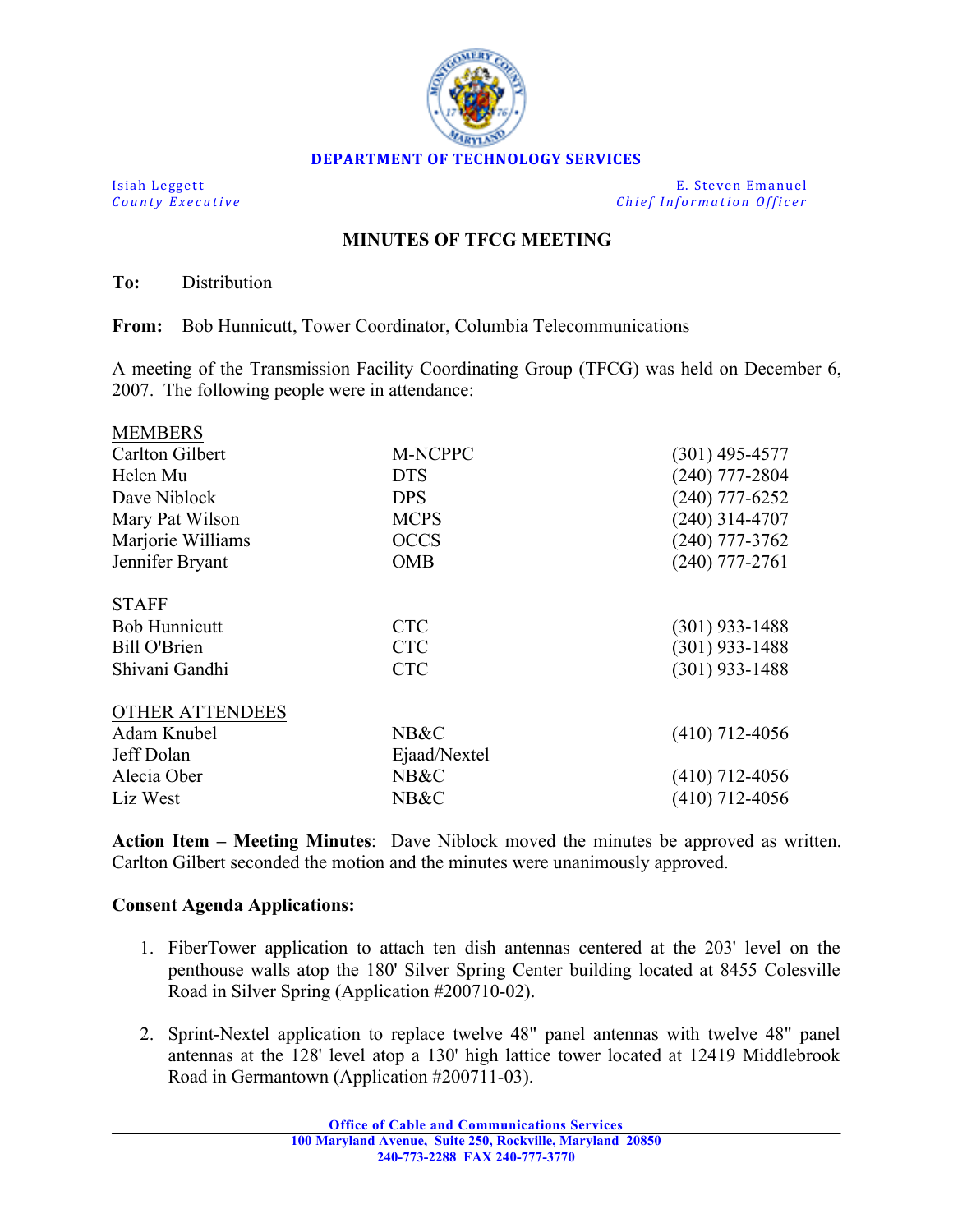Minutes of TFCG Meeting Held December 6, 2007 Page 2 of 4

> 3. Sprint-Nextel application to replace three 48" panel antennas and add one additional 48" panel antenna to the existing mounts at the 138' level atop a 16-story Park Montgomery apartment building located at 8860 Piney Branch Road in Silver Spring (Application #200711-04).

**Motion:** Carlton Gilbert moved the consent agenda items be recommended. Dave Niblock seconded the motion and it was unanimously approved.

**Action Item:** Sprint-Nextel application to attach three 48" panel antennas at the 59' level atop the 57' high National 4-H Council building located at 7100 Connecticut Avenue in Chevy Chase (Application #200708-07).

Bob Hunnicutt summarized the application noting that the antennas will be enclosed within a faux chimney atop the building. He said the applicant stated he had notified the Town of Chevy Chase about the application and was advised by Town staff that they would consider the attachment once it had been reviewed by the TFCG. Mr. Hunnicutt added that he had talked to the manager of the Center who informed him that he had reviewed the proposal with Nextel and had no problems with it. Mr. Hunnicutt noted his recommendation is conditioned on any modification that may be necessary to the Special Exception(s) for the antennas or the use of the property for the Center, and approval by the Town of Chevy Chase.

**Motion:** Carlton Gilbert moved the application be recommended as conditioned by the Tower Coordinator. Mary Pat Wilson seconded the motion and it was unanimously approved.

**Action Item:** Verizon Wireless application to attach six 71" and six 47" panel antennas at the 36' and 57' levels on an approximately 43' high EZ Storage building located at 1352 Holton Lane in Takoma Park (Application #200710-03).

Mr. Hunnicutt summarized the application. Marjorie Williams asked if the antennas would be placed where circled on the photos. Mr. Hunnicutt stated that they would.

**Motion:** Dave Niblock moved the application be recommended. Helen Mu seconded the motion and it was unanimously approved.

**Action Item:** Sprint-Nextel application to construct a new 83' high monopole on Neelsville Middle School property located at 11700 Neelsville Church Road in Germantown (Application #200607-03).

Mr. Hunnicutt summarized the application noting that the 83' monopole was designed to be extended up to 10' to facilitate future co-location if needed. He said that the original representative on this application remarked that because of the height of the trees adjacent to the monopole, additional carriers seeking to attach to the monopole may need to have their antennas above the tree level. An extension to the monopole would make that possible. Mr. Hunnicutt noted that two additional carriers may be able to attach their antennas on the structure at the current 83' height, depending on their coverage objective and antenna transmission characteristics. He noted, however, that there appears to be just enough ground space for only the applicant's equipment.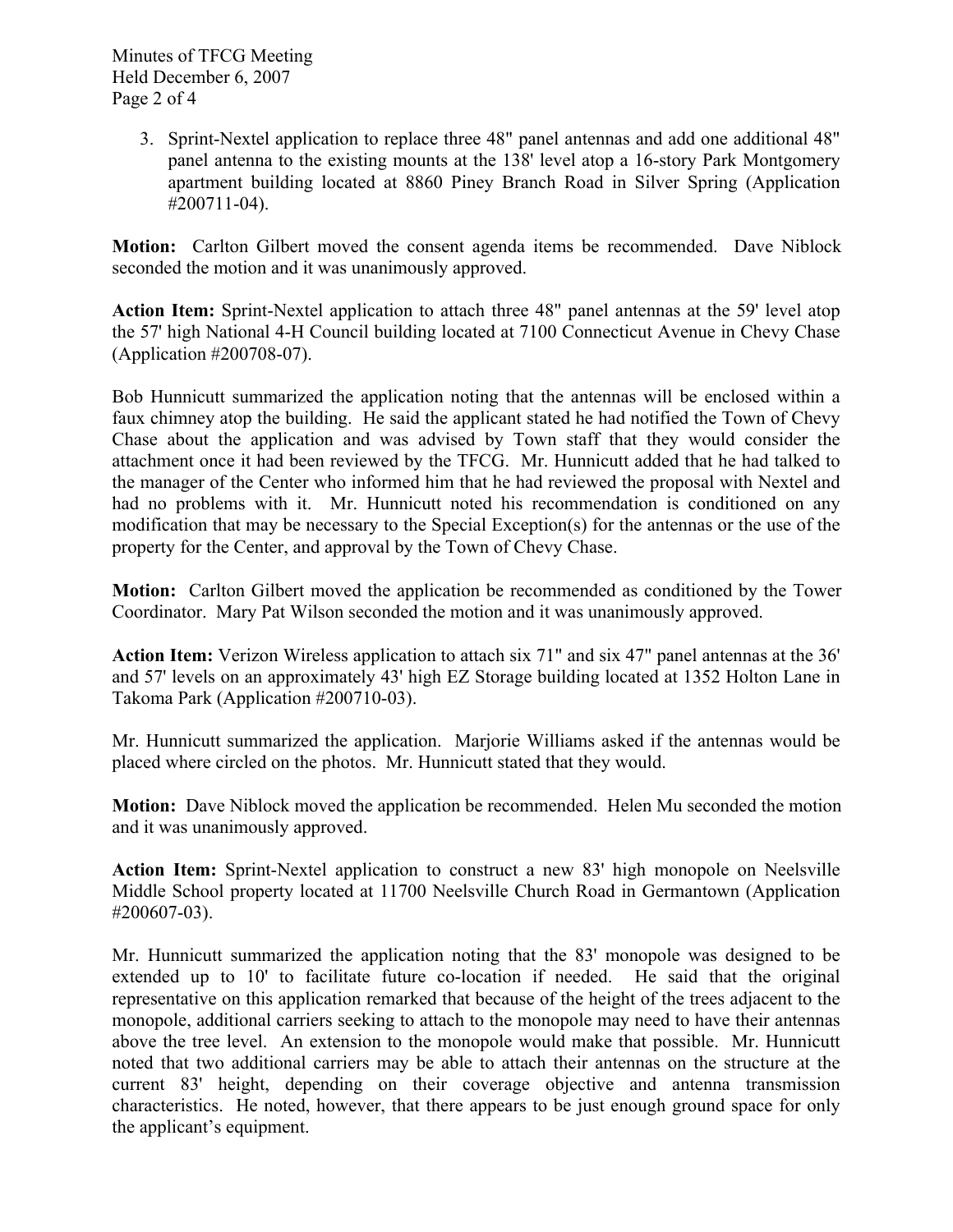.

Mr. Hunnicutt said he had asked the applicant to explain why they could not use a number of alternative existing structures he identified, including the buildings in the Milestone Shopping Center, the Daly Elementary School monopole, the Hughes towers, or the State of Maryland's lattice tower at the Montgomery College campus. The applicant reported that the State had denied their attachment to their tower because they planned to use the available space for State communications purposes. The applicant provided RF contour maps illustrating calculated coverage from the other alternative sites and, based on CTC's review of those maps, they agreed that antennas from either of those locations may not meet the targeted coverage objective.

He added that it appeared the monopole was being constructed for a private use and that if the schools put lights on the structure once constructed (as they reported they would), it would be a secondary use of the facility. Consequently, it appeared that approval of a Special Exception may be needed, and is a condition of his recommendation. The option of disguising the monopole as a tree was discussed with the applicant because the monopole, as viewed from the surrounding community, would appear against the background of the trees around the school property and on the hill behind the school (as illustrated in the Tower Coordinators photos). The applicant responded that they thought a tree disguise was inappropriate. Mr. Hunnicutt said he disagreed with that assessment and also conditioned his recommendation on Sprint-Nextel reconsidering a tree disguise for the monopole.

Marjorie Williams asked if the new school principal has agreed with the use of the school property for the monopole. Mary Pat Wilson confirmed that was the case.

Carlton Gilbert asked how the extension would be approved. Mr. Hunnicutt replied that if needed, the applicant seeking the extension would have to apply to the TFCG and provide documentation to support the additional height.

Jeff Dolan asked the group to consider conditioning their recommendation on either a mandatory referral or a Special Exception. Marjorie Williams replied that she had been advised by the County Attorney that the Tower Coordinator and the group could recommend whatever they thought appropriate for an application.

**Motion:** Dave Niblock moved the application be recommended as conditioned by the Tower Coordinator. Helen Mu seconded the motion and it was approved with Mary Pat Wilson and Carlton Gilbert abstaining.

**Action Item:** T-Mobile application to construct a new 120' high monopole on the Our Lady of Good Counsel High School property located at 17301 Old Victory Boulevard in Olney (Application #200706-04).

Mr. Hunnicutt summarized the application noting that it appeared that a Special Exception was needed for the monopole. He added that initially the applicant reported the monopole would not be designed to support co-location. Consequently, he did not recommend the application as noted on the recommendation contained in the member packets distributed for the meeting. He noted after the packets were mailed, the applicant had provided a statement that the monopole design had been modified and had provided a new set of drawings that showed adequate ground